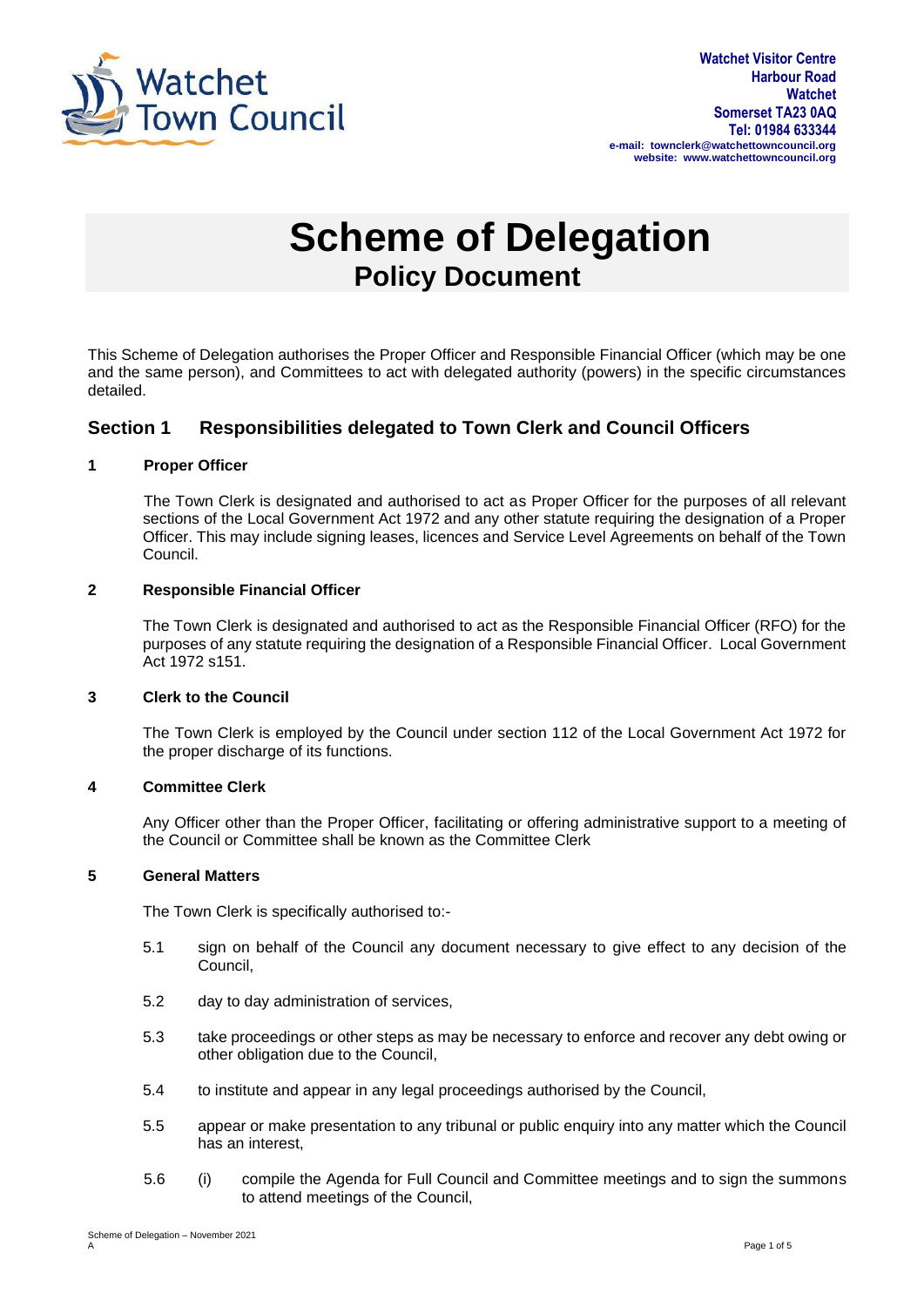- (ii) alter the date time of a Committee meeting, but before doing so, shall consult the Chairman of the Committee concerned about the need for the change and about alternative dates and times,
- 5.7 decide arrangement for the closure of the Council Offices in the Christmas/New Year period, subject to consultation with the Chairman.
- 5.8 manage the Council's allotments/car park, or delegate to the appropriate Officer
- 5.9 act as the Council's Designated Officer for the purpose of the Freedom of Information Act 2000,
- 5.10 carry out the wishes of any Council, Committee or Sub-Committee decision,
- 5.11 respond immediately to any correspondence, requiring or requesting information, or relating to previous decisions of the Council, but not Correspondence requiring a decision to be taken by Council or its Committees.

#### **6 Financial Matters**

The Town Clerk is authorised as follows:-

- 6.1 The Clerk may incur expenditure on behalf of the Council which is necessary to carry out any repair, replacement or other work which is in such extreme urgency that it must be done at once, whether or not there is any budgetary provision for the expenditure, subject to a limit of £250.00, (as set out in Financial Regulation 3.4). The Clerk shall report the action to the Council as soon as practicable thereafter. If the expenditure has not been specifically budgeted for the RFO will vire the sum from the contingency budget.
- 6.2 To carry out duties in line with job description of RFO.
- 6.3 To carry out duties in accordance with the Financial Regulations of the Council, and Audit and Accounting Regulations.
- 6.4 Delegated actions of the Clerk to the Council should be in accordance with Standing Orders, Financial Regulations, and this Scheme of Delegation and in line with instruction given by the Council when appropriate.

#### **7 Staffing Matters**

The Town Clerk is given delegated powers to act as line manager to all the Council staff in accordance with the Council's policies, procedures and budget, including :-

- 7.1 The paying of employees their salaries and wages at the rates agreed by the Council.
- 7.2 The control of staff performance and discipline.
- 7.3 Payment of expenses and allowances in accordance with the Council's scheme.
- 7.4 To arrange staff training when required.

## **8 Property Matters**

- 8.1 Accepting bookings and hiring's of Gazebos and facilities operated by the Council.
- 8.2 To liaise with Contractors for repairs and maintenance.

#### **9 Urgent Matters**

The Town Clerk is authorised to act on behalf of the Council in cases of urgency or emergency. The Clerk shall forthwith consult with the Chair and Vice-Chair of Council, or Chair of the appropriate Committee. Any such action is to be reported to the Council, or relevant Committee or Sub-Committee, (ref: standing order 13 & 14)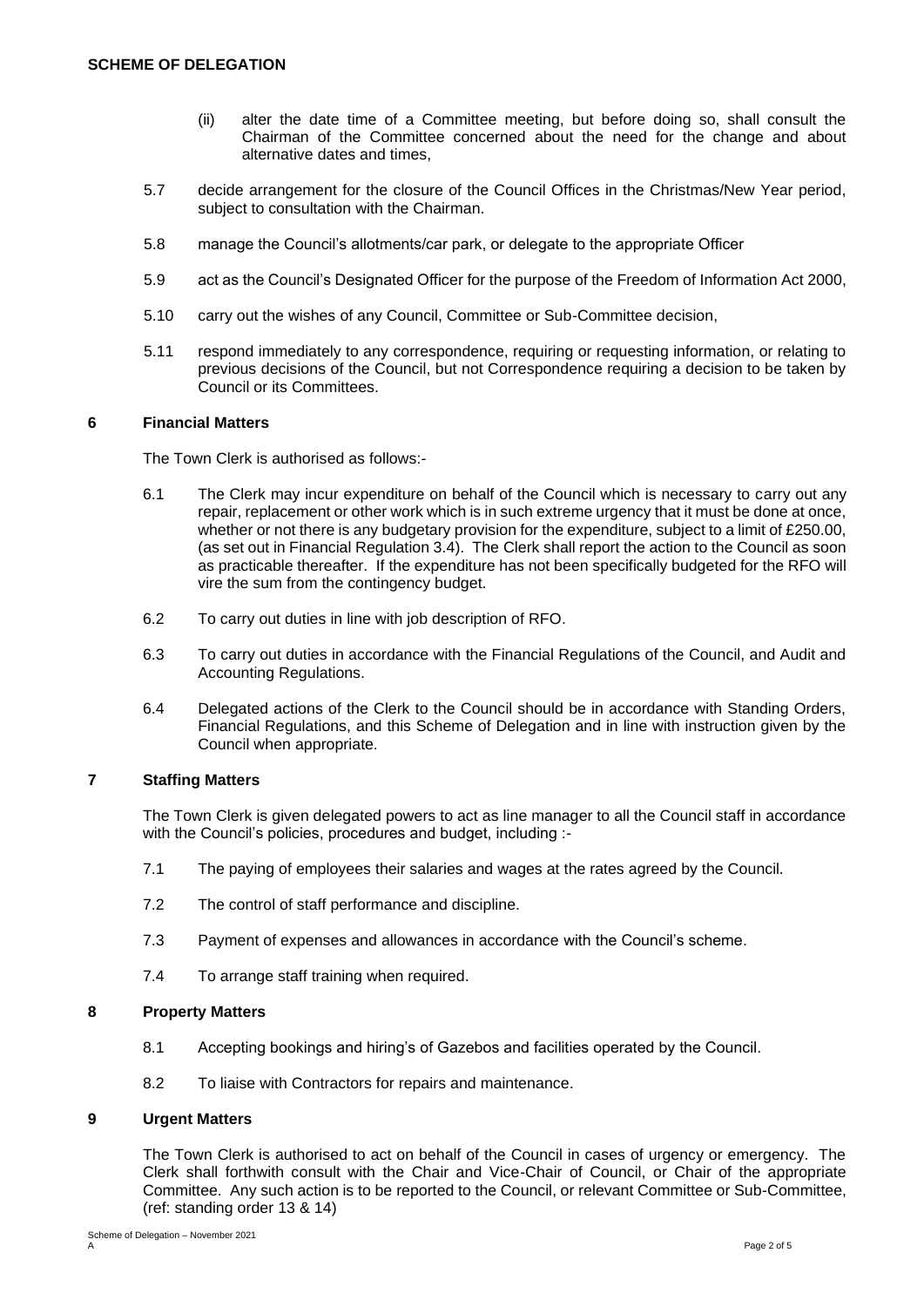#### **10 Council**

The following matters are reserved to the Council for decision.

- 10.1 Setting the precept
- 10.2 Borrowing money
- 10.3 Approval of the Council's Annual Accounts and completion of the Annual Return
- 10.4 Making, amending and revoking Standing Orders, Financial Regulations or this Scheme of **Delegation**
- 10.5 Making, amending or revoking By Laws
- 10.6 Making of Orders under any statutory powers
- 10.7 Matters of principle or policy
- 10.8 Nomination and appointment of Representatives of the Council to any other authority, organisation or body (excepting approved Conferences or meetings)
- 10.9 Any proposed new undertakings
- 10.10 Prosecution or defence in a court of law
- 10.11 Nomination or appointment of representatives of the Council at any inquiry on matters affecting the Town, excluding those matters specific to a Committee
- ` 10.12 Approval of Minutes

## **Section 2 Formation of Committees:**

Councils are governed by statutes of Parliament, unless section 101 of the Local Government Act 1972 is exercised: This allows Councils to discharge their functions to:

- A committee or sub-committee
- An officer
- Another local authority

Functions may be discharged to a committee but not individual councillors including the Chair of Council or Chair of a Committee. When delegating functions to a committee, it is essential that its appointment and its terms of reference are approved by a formal resolution of the Full Council.

To be effective, committees must have clear 'Terms of Reference' to work, defining membership, remit and responsibilities, effective administrative support from an Officer, and effective Chairmanship, to ensure effective delivery against the terms of reference.

The appointment of a committee can be done at any time; the Annual meeting of the Council which is held in May is a good opportunity to review existing committees and the need for new Committees.

When establishing a committee its terms of reference should specify whether the committee has delegated powers to act directly or whether any or all of its decisions must be referred back to Full Council for ratification.

## **Functions delegated to Town Council Committees (Terms of Reference)**

Membership shall comprise of 7 members including Chair and Vice-Chair of Council as ex-officio members of all committees with voting rights

Membership of the Asset Management Committee shall comprise of Chairs of Committees plus one member from each committee, Chair and Vice-Chair of Council as ex-officio members with voting rights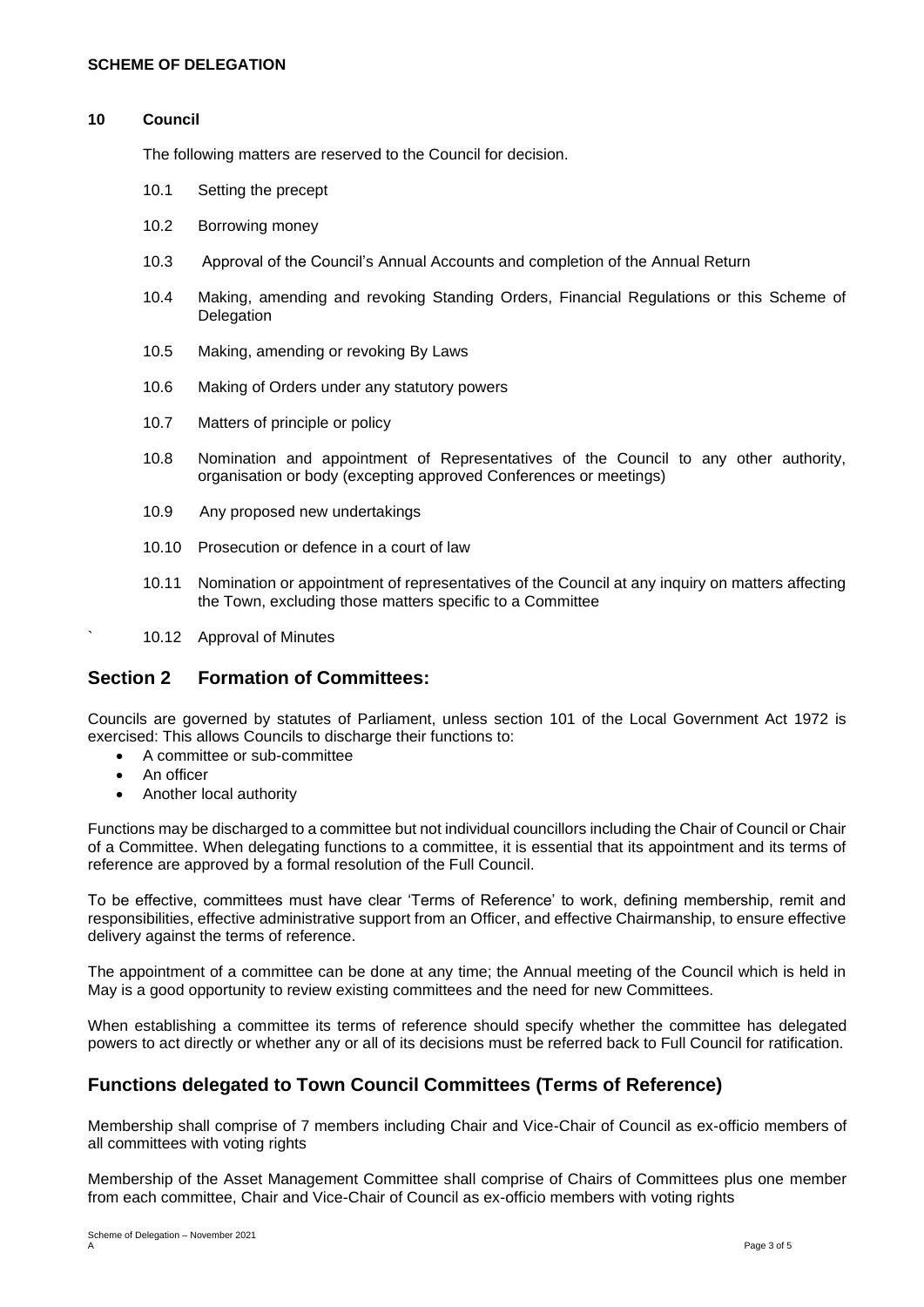#### **SCHEME OF DELEGATION**

#### **1 ENVIRONMENT & PLANNING COMMITTEE**

It has delegation from Full Council to undertake its remit as follows:

Approval of its minutes as a true and correct record

Approval of expenditure on items included in the approved budget up to and not beyond the amount specified in the budget where not delegated to Officers

**PLANNING AND LICENSING APPLICATIONS** – all applications relating to Watchet are reviewed by this committee, acting as statutory consultees for Somerset West & Taunton (the Planning Authority).

**DOG BINS/GRIT BINS** - Although Somerset West & Taunton Council maintain many of the bins in Watchet, Watchet Town Council were lobbied to obtain several more to ensure the cleanliness and safety of public areas.

**STREET LIGHTING** - The Council maintain 44 streetlights within Watchet and throughout the Liddymore Estate

**SIGNAGE, PARKING AND ROAD MARKINGS** - Liaising with other agencies such as SCC Highways to address concerns over signage, parking and road markings throughout the town.

**CLIMATE CHANGE** – to instigate projects in line with the declared 'Climate Emergency' and support local initiatives

To provide comments on behalf of the Council on:

- (i) Local Development Framework Plans
- (ii) Structure Plans
- (iii) Minerals and Waste Plans
- (iv) Parking Strategies or any other Plans or Studies that are considered appropriate

To provide comments on behalf of the Council in response to any consultations in relation to:

- (i) Footpath Diversions
- (ii) Road Closures
- (iii) Traffic Orders depending on deadlines

To monitor regularly the committees' budget and spend

#### **FINANCE & STAFFING COMMITTEE**

It has delegation from Full Council to undertake its remit as follows:

Approval of its minutes as a true and correct record

Approval of expenditure on items included in the approved budget up to and not beyond the amount specified in the budget where not delegated to officers

**ANNUAL BUDGETS** - This committee oversees the annual budget setting and precept for the following financial year and recommends to Full Council for approval, to monitor regularly the running costs budget and spend

**GRANTS AND DONATIONS** – To review and approve applications for Grants and donations made by organisations relating to the town

**INSURANCE-** review of annual premium

**ADMINISTERS SERVICE LEVEL AGREEMENT (SLA) –** Citizen Advice WS

**STAFFING ISSUES** – To include:

 Staff development, salaries, pay increases and training of staff within the Town Council is administered through this committee.

Software Licences for office use

The Personnel Committee is appointed through this committee and makes

recommendations to the Committee for Staff Performance Appraisals and deals with

the appointment of staff, staff works rotas, the review of a job description and specification and contracts when appropriate.

To monitor regularly the committees' budget and spend

#### **3. RECREATION & TOURISM COMMITTEE**

It has delegation from Full Council to undertake its remit as follows:

- Approval of its minutes as a true and correct record
- Approval of expenditure on items included in the approved budget up to and not beyond the amount specified in the budget where not delegated to officers

**PLAY AREAS** – to include all play areas relating to the **Memorial Ground, Henry Davey and Liddymore Estate, including the Skate Park (**maintenance**,** repair, replacement, and annual inspections of equipment)

• Provision of flowers in municipal areas throughout the town